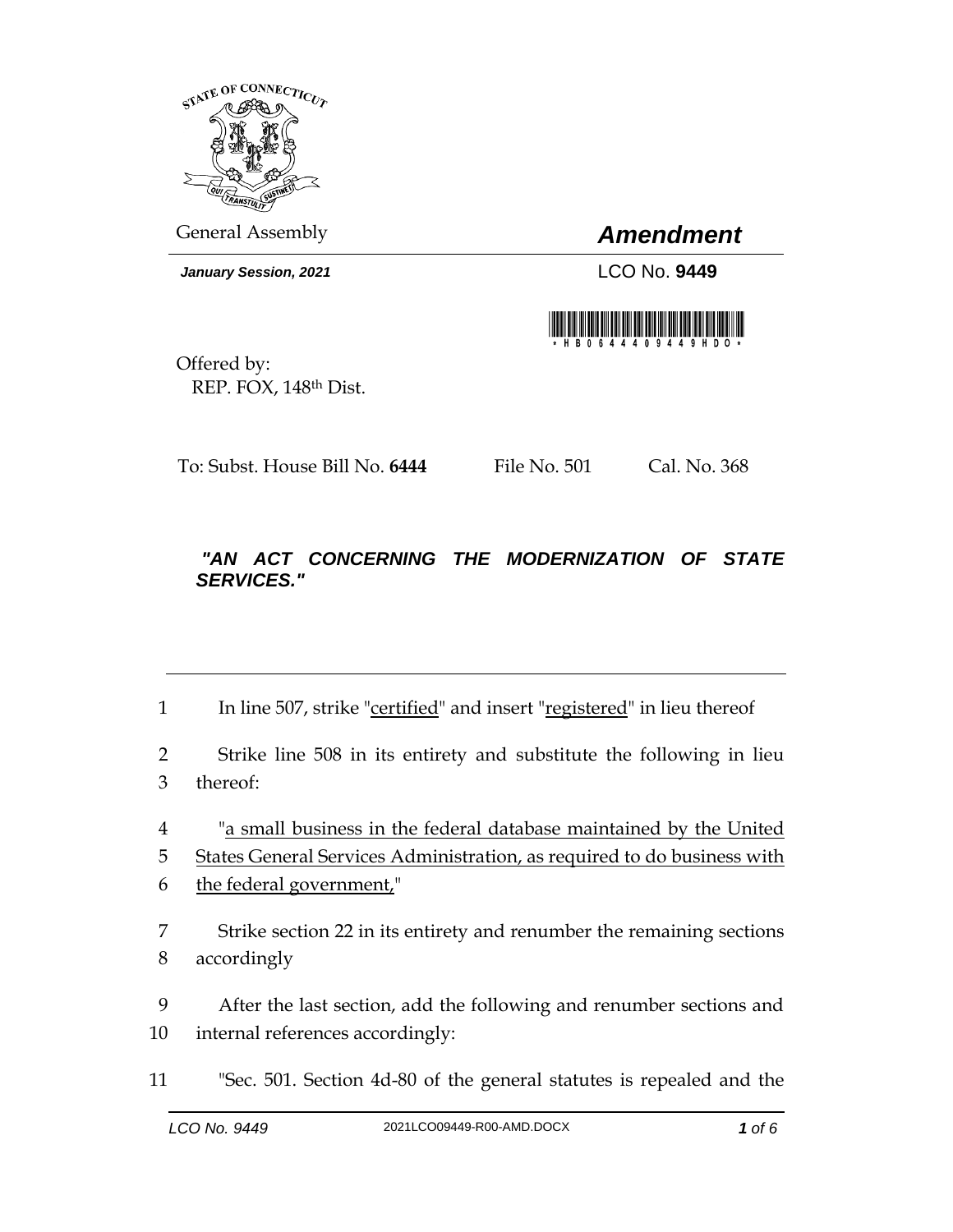## following is substituted in lieu thereof (*Effective July 1, 2021*):

 (a) There is established a Commission for Educational Technology within the Department of Administrative Services. The commission shall consist of the following members or their designees: (1) The Secretary of the Office of Policy and Management, the Commissioner of Administrative Services, the Commissioner of Education, the Commissioner of Economic and Community Development, the president of The University of Connecticut and the president of the Connecticut State Colleges and Universities, the State Librarian and the Consumer Counsel, (2) one member each representing the Connecticut Conference of Independent Colleges, the Connecticut Association of Boards of Education, the Connecticut Conference of Municipalities, the Connecticut Council of Small Towns, **[**and**]** the Connecticut Library Association, **[**(3)**]** the Connecticut Association of Public School 26 Superintendents and the Connecticut Educators Computer Association, 27 (3) a secondary school teacher designated by the Connecticut Education 28 Association and an elementary school teacher designated by the 29 American Federation of Teachers–Connecticut, (4) four members who represent business or have expertise in information technology, two of whom shall be appointed by the Governor, one of whom shall be appointed by the speaker of the House of Representatives and one of whom shall be appointed by the president pro tempore of the Senate, **[**(4)**]** (5) one member who is a chief elected official of a municipality, who shall be appointed by the minority leader of the Senate, and **[**(5)**]** (6) one member who is a representative of small business who shall be appointed by the minority leader of the House of Representatives. The commission shall convene a meeting at least once during each calendar quarter.

 (b) The Governor shall appoint a chairperson from among the members of the commission or their designees. Subject to the provisions of chapter 67, and within available appropriations, the commission may appoint an executive director and such other employees as may be necessary for the discharge of the duties of the commission. Notwithstanding any provision of the general statutes, the executive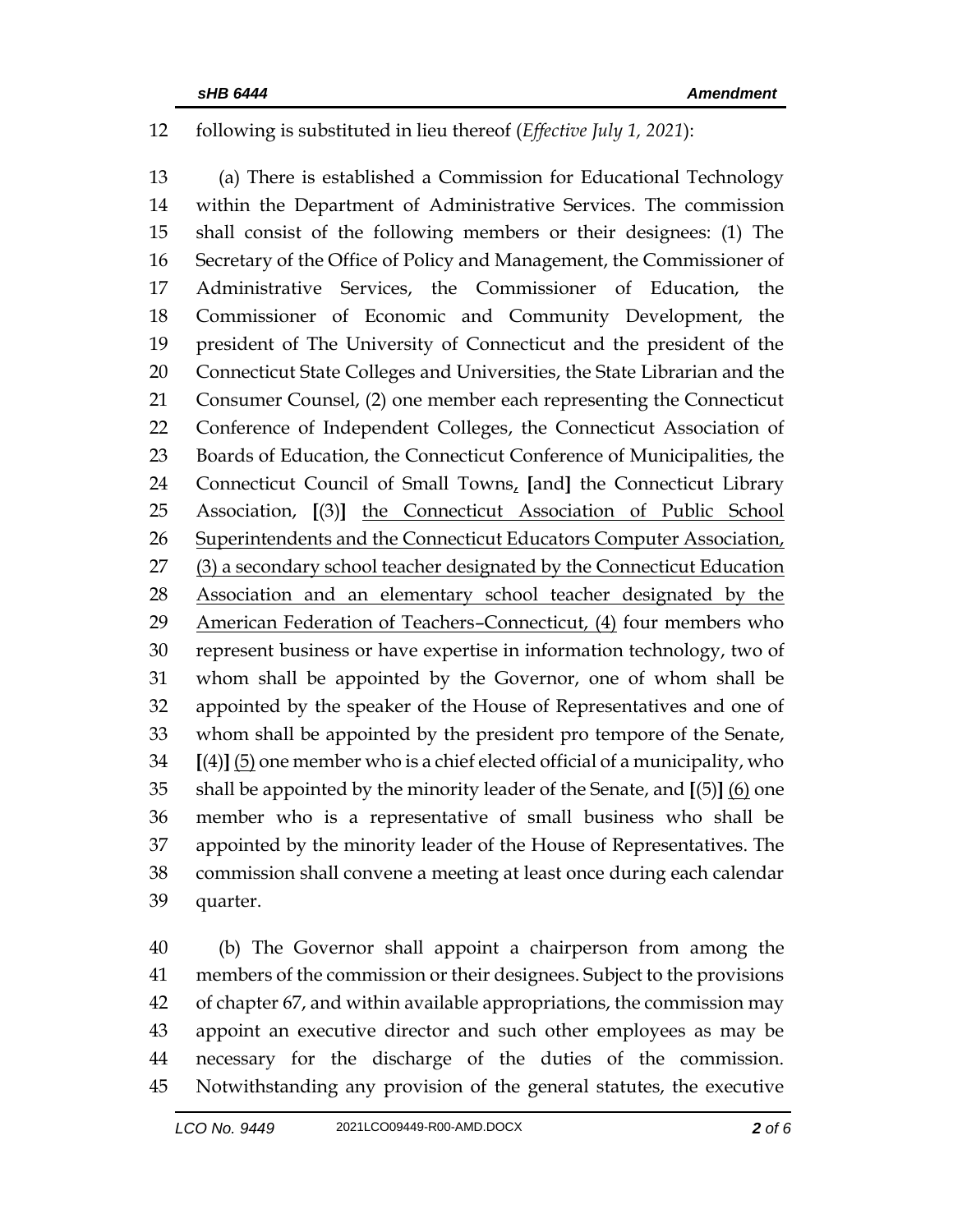| 46 | director shall have the option to elect participation in the state          |
|----|-----------------------------------------------------------------------------|
| 47 | employees retirement system, or the alternate retirement program            |
| 48 | established for eligible employees in higher education or the teachers'     |
| 49 | retirement system.                                                          |
| 50 | (c) The commission shall:                                                   |
| 51 | (1) Be the principal educational technology policy advisor for state        |
| 52 | government;                                                                 |
| 53 | (2) Develop, oversee and direct the attainment of state-wide                |
| 54 | technology goals including:                                                 |
| 55 | (A) Connecting all institutions of higher education, libraries, public      |
| 56 | elementary and secondary schools, regional educational service centers      |
| 57 | and other parties through a state-wide high speed, flexible network that    |
| 58 | will allow for video, voice and data transmission;                          |
| 59 | (B) Wiring all school classrooms and connecting them to the Internet        |
| 60 | and to the state-wide [high speed] high-speed network through wired,        |
| 61 | wireless, or any other digital transmission technology providing [high      |
| 62 | speed] high-speed connectivity;                                             |
| 63 | (C) Providing access for all public schools, public libraries and           |
| 64 | libraries at institutions of higher education to a core set of on-line full |
| 65 | text resources and to the ability to purchase collaboratively for other     |
| 66 | collections in order to maximize buying power;                              |
| 67 | (D) Ensuring, in cooperation with the State Board of Education,             |
| 68 | competency in computing skills by the sixth grade for all students;         |
| 69 | (E) Ensuring competency in specific computing skills and the                |
| 70 | integration of technology into the curriculum for all public school         |
| 71 | teachers;                                                                   |
| 72 | (F) Ensuring that institutions of higher education offer a wide range       |
| 73 | of course and degree programs via the Internet and through other            |

synchronous and asynchronous methods;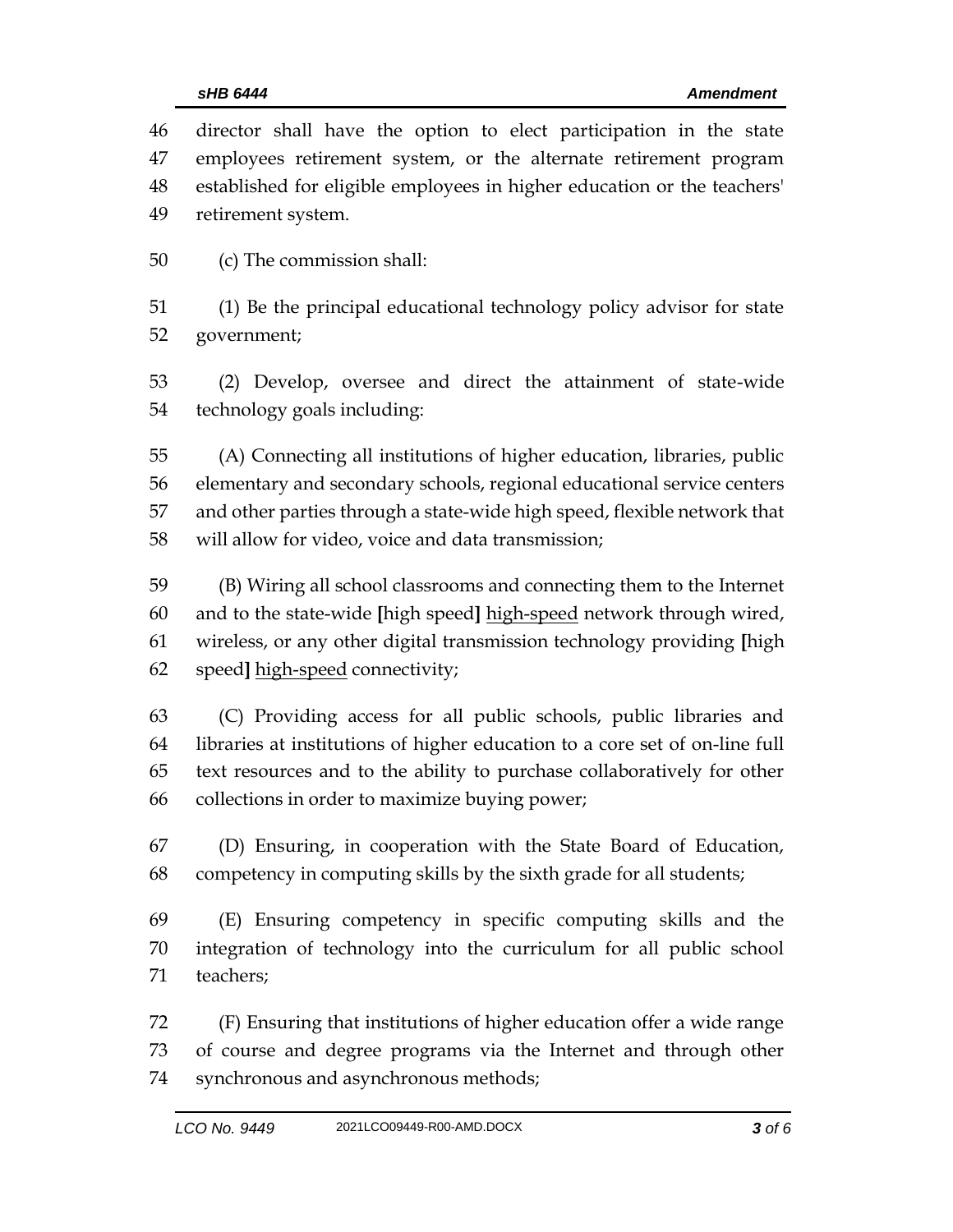(3) Coordinate the activities of all state agencies, educational institutions and other parties involved in the creation and management of a reliable and secure network that will offer connectivity and allow for the transmission of video, voice and data transmission to every library, school, regional educational service center and institution of higher education;

 (4) Be the liaison between the Governor and the General Assembly and local, state and federal organizations and entities with respect to educational technology matters;

 (5) Develop and maintain a long-range plan and make related recommendations for the coordination of educational technology. The plan shall (A) establish clear goals and a strategy for using telecommunications and information technology to improve education, (B) include a professional development strategy to ensure that teachers and faculty know how to use the new technologies to improve education, (C) include an assessment of the telecommunications, hardware, software and other services that will be needed to improve education, and (D) include an evaluation process that monitors progress towards the specified goals;

 (6) Measure the availability and usage of Internet access sites available to the public, including, but not limited to, those maintained by state and local government agencies, libraries, schools, institutions of higher education, nonprofit organizations, businesses and other organizations and recommend strategies for reducing the disparities in Internet accessibility and usage across the state and among all potential users;

 (7) Establish methods and procedures to ensure the maximum involvement of members of the public, educators, librarians, representatives of higher education, the legislature and local officials in educational technology matters and organize, as necessary, advisory boards consisting of individuals with expertise in a particular discipline significant to the work of the commission;